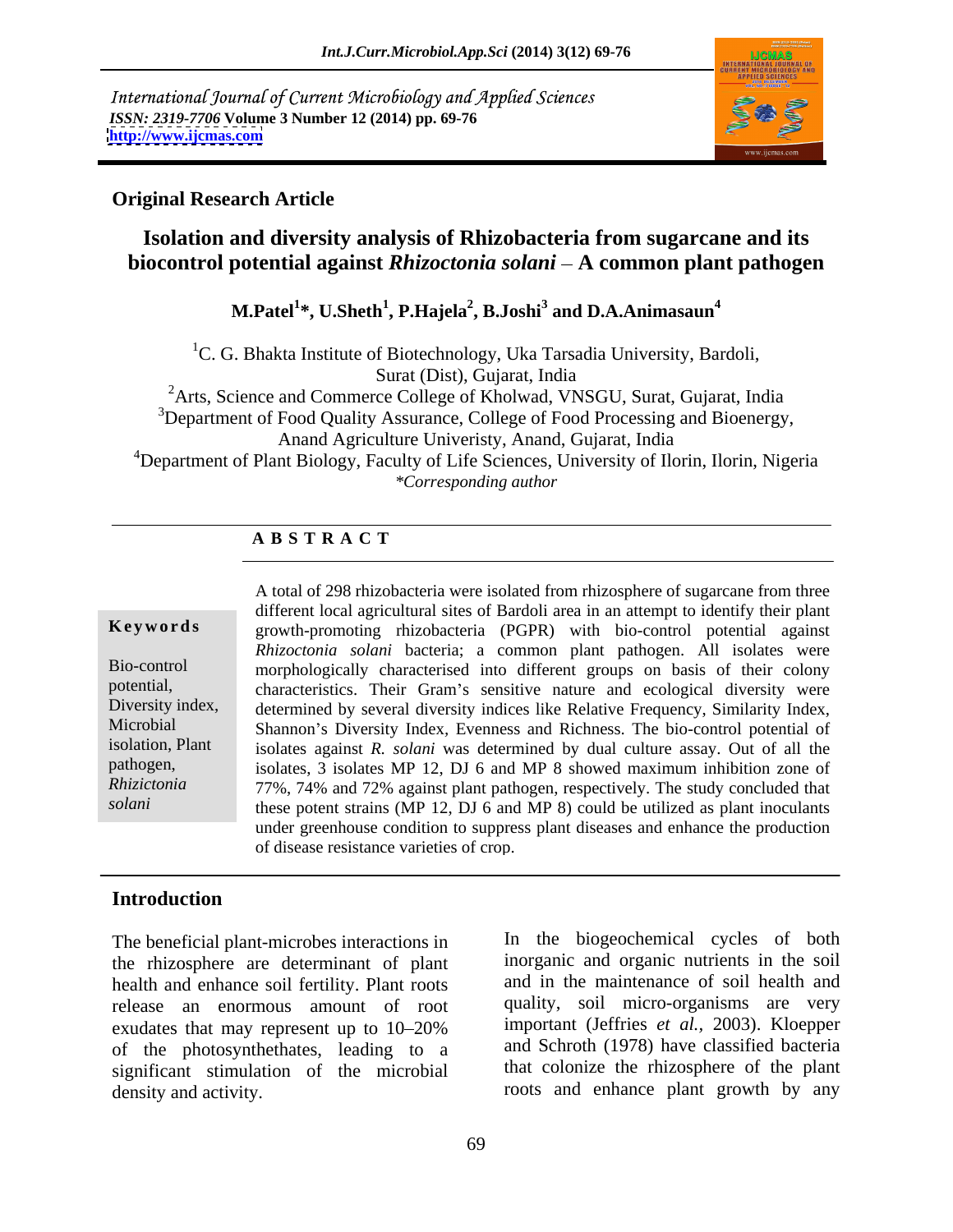mechanism as plant growth-promoting rhizobacteria (PGPR). With the increasing are determined from species counts, which global concern for safe food and can be used to generate bio-indices either of environmental friendly agricultural input species richness, species evenness and or and practices, the use of PGPR as alternative to chemical application for pest and disease some PGPR as growth promoter and natural bio-control has been developed and

protection and the consequent development in sugarcane cultivation. Sugarcane the microorganisms have proved useful and promotion and biological disease control.

Understanding the diversity of plant- This study therefore attempts to isolate the bacterial associations and their role in plant development is necessary if these asso- assess the diversity of the isolates by ciations are to be manipulated to increase crop production, conserve biodiversity and morphological features. The study will also sustain agro-ecosystems. A variety of evaluate the effectiveness of the isolated microbial forms can be found growing in bacterial strains as potential biocontrol agent rhizosphere micro-habitats. It is opined that members of any microbial group can develop important functions in the **Materials and Methods** ecosystem (Giri *et al.,* 2005). Biodiversity within a group of organisms may be **staining** determined numerically in relation to a variety of parameters (referred to as Soil samples were collected from importance values) including biomass, productivity, and organism count (Odum,

1997). Most estimates of species diversity Shannon diversity index.

control in food and crop production is a *Rhizoctonia solani,* a soil borne plant novel concept that deserves attention. PGPR pathogen which causes root rot, and have been applied to various crops to damages a wide range of host plants by enhance growth and crop yield. The use of reducing the ability of the plants to take up commercialized (Dey *et al.,* 2004; Herman borne pathogenic organisms has been *et al.,* 2008; Minorsky, 2008). reported (Jung *et al.,* 2003; Dilantha *et al.,* Biological control of plant diseases is PGPR and its application against soil born gaining attention due to increased pollution pathogen or as biocontrol has not been well concerns because of pesticides use for crop documented and reports on its use are scanty of pathogen resistance to such chemicals (*Saccharum* spp), is one of the most (Wisniiewski and Wilson, 1992). The use of important crops in India in particular in the biological controlled methods in particular Gujarat region where most folks are fast gaining acceptance for plant-growth products are crystal sugar and alcohol; a promotion and disease control in modern clean biofuel with potential to serve as agriculture (Weller, 1988). It is becoming a alternative to fossil fuel. Sugarcane is promising agricultural approach, which perhaps the most economically competitive plays a vital role in crop protection, growth source of ethanol and can effectively water and nutrients (Wallwork,1996). The effectiveness of PGPR as biocontrol for soil 2006). However, the beneficial effects of in sugarcane cultivation. Sugarcane involved in its cultivation. Its two main contribute to a cleaner environment.

> rhizospheric bacteria from sugarcane and differentiating them on the bases of their against soil borne pathogen *R. solani*

# **Materials and Methods**

## **Sample collection, isolation and Gram staining**

Soil samples were collected from rhizosphere of sugarcane crop from three different local agricultural sites around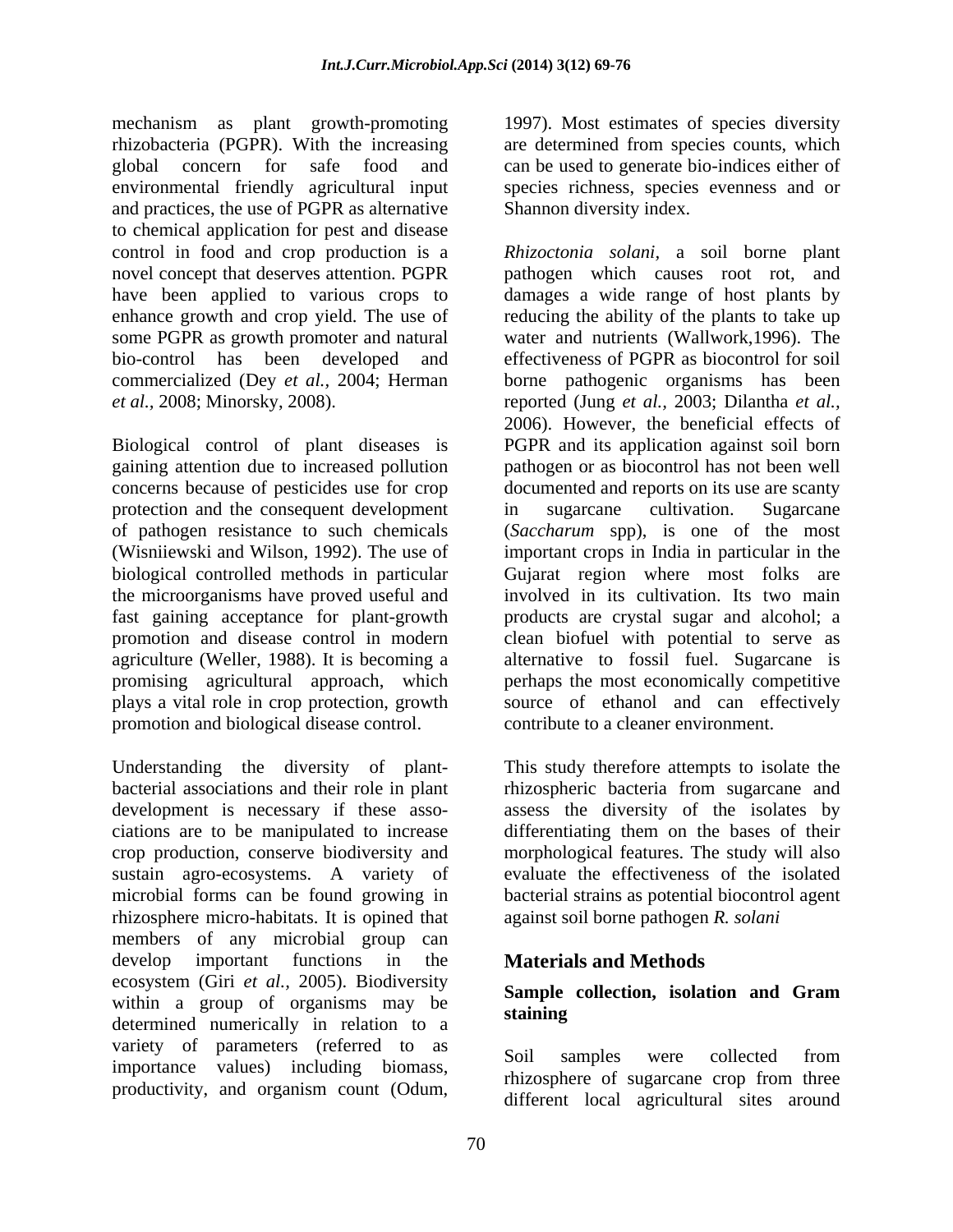Bardoli area, (Dist Surat), Gujarat, India (Site 1- Vihan village; Site 2- Afva village and Site 3- Ena village). The samples were collected aseptically and immediately transported to lab under cold condition  $(4^{\circ}C)$ for further process. One (1) g of each soil sample was suspended in 5 ml autoclaved crops. distilled water. After sedimentation of solid particles, the natant (suspension) were (iii) Shannon's Diversity Index (H') serially diluted to  $10^{-8}$ . 0.1 ml of last 3 serial of dilutions were spread by L-shape glass rod on nutrient agar plates supplemented with 70 µg/ml of fungicide (Bavistin) to inhibit the fungal growth and was incubated  $H' = -Epi(lnpi)$ at  $26 - 28$ <sup>o</sup>C in an incubating chamber. After 3 4days of incubation, morphology and Where p is the ratio of the number of texture of each colony was observed and isolates of  $i<sup>th</sup>$  variety to the sum of isolates of recorded. On the basis of colony crop plants i.e. (ni/N) morphology, colonies were selected and further purified by repeated subculturing and (iv) Evenness (E) and Richness (R); As maintained on nutrient agar media and stored at 4°C until used. Each strain as obtained from the colonies was

The diversity of the isolated rhizospheric bacteria was evaluated using Diversity Evenness, {E<sub>pielou</sub> = H'/ln(S)} and, Indices as described by Hajela and Dave Richness given by  ${R_{\text{menhinie}} = S/(n)^{1/2}}$  $(2011).$ 

respect to isolates was determined by the relationship  $\{SI = 2C/(A+B)\}.$ Where, A and B are the number of varieties obtained from rhizosphere samples between crops and C is the number of varieties common to all the crops.

(iii) Shannon's Diversity Index (H') developed by Shannon Weiner was calculated to assess the diversity of sites for all three crops. The H' values were estimated using the relationship  $H' = -Epi(lnpi)$ 

variety to the sum of isolates of crop plants i.e. (ni/N)

characterized by Gram staining method. underscore the diversity that existed **Diversity statistics rhizosphere** of sugarcane. The two diversity is composed of two elements (a) evenness (b) richness, the two components were estimated to among various bacteria from parameters were calculated using the relationships.

Evenness,  $\{E_{\text{pielou}}=H'/\ln(S)\}\$  and,

(i) The Relative Frequency (RF) of Where *H* is Shannon Weiner Index**,** *S* is occurrence of a bacteria species was number of varieties and  $n$  is total number of determined by: isolates obtained from a crop plant.

### RF = No. of samples (or) sites in which *In vitro* **Analysis of Biocontrol Potential** species is present x100 by dual culture assay **by dual culture assay**

**Total number of samples** The *in vitro* inhibitions of mycelium growth Based on value of occurrence, RF was isolates were tested on potato dextrose agar interpreted as 0–25% (just present); 26–50% (PDA) media. A 6 mm agar disc of *R. solani* (common constituents); 51 75% (important) from fresh PDA culture was placed at the 4 and 76 100%(dominant). corner of Petri dish containing PDA (ii) The Similarity Index (SI) to assess medium. Each bacterial isolates were placed similarities between the crop plants with at centre of Petri plate. A control experimentof *R. Solani* by the rhizospheric bacterial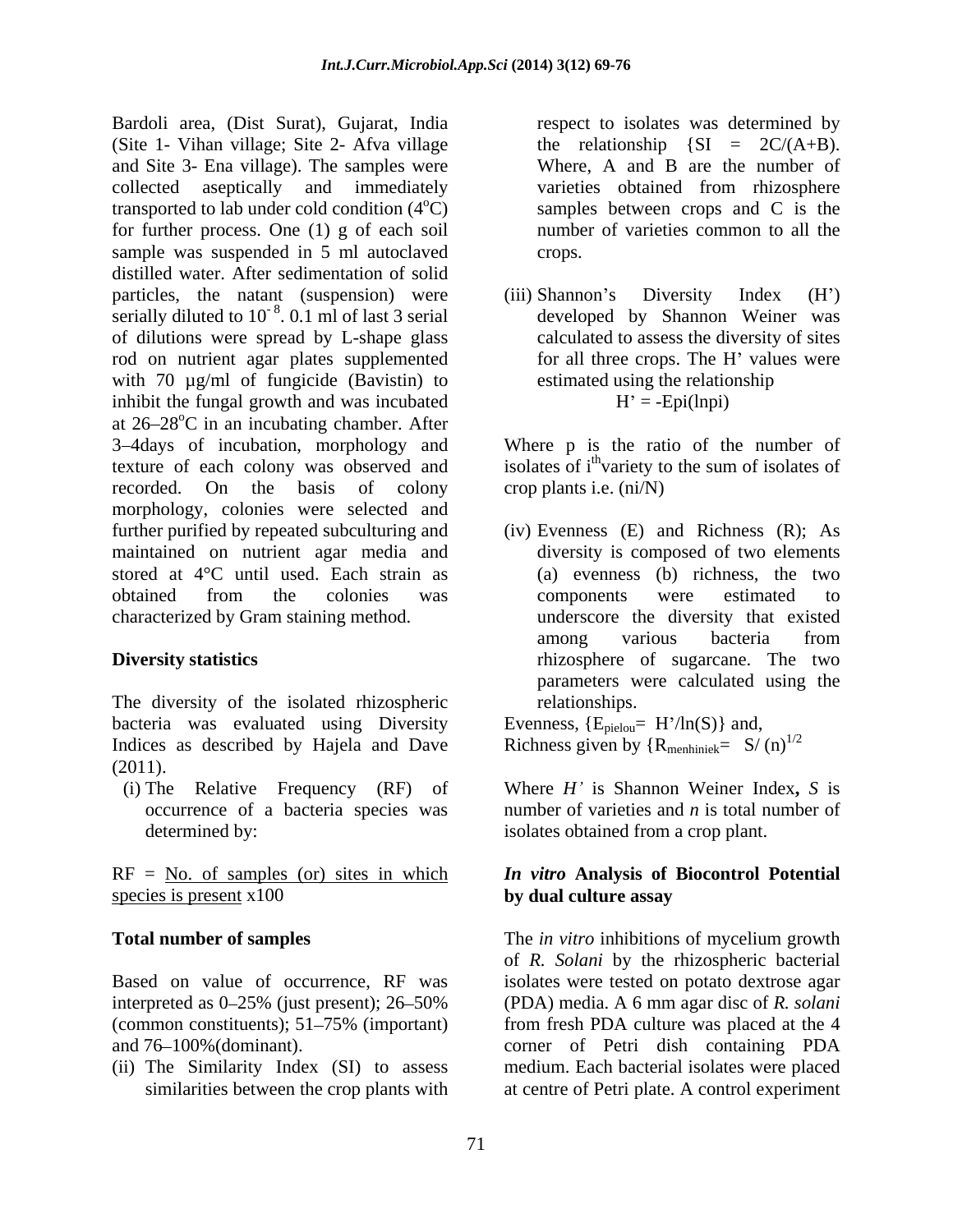isolates. The plates were incubated at  $25 \pm$  $2^{\circ}$ C for 6–7 days and the antagonist activity From the data obtained from growth zones, isolates which reflected significant the percentage growth inhibition was inhibition  $(\% > 50)$ , maximum inhibition of

Where  $R_1$  = control (growth zone of pathogen) and  $R_2$  = treated (growth zone of

sample from site 2 and were classified into 6 represented maximum diversity and

These bacterial isolates were predominantly round-shaped while a few of them were slightly curved and amoeboid. The colony white to bright/dark yellow; with few having green and orange colour (Table 1). The purified isolates from different sites 1 were PM6; and Site 3 isolates were  $-$  DJ1 to DJ6. *vitro* test against R. *solani* revealed that Details of colony characteristics are some bacterial isolates were highly Details of colony characteristics are some

On the basis of Relative Frequency (RF) values obtained, the isolates were distributed into three groups as shown in table (Table 2). Similarity Index (SI) results of three sugarcane plants calculated using Sorensen

was set up by placing a 6 mm agar disc of *R.*  coefficient index showed that similarity and *solani* on PDA medium in absence of any matrix of the isolates, crop plants from the 3  $2^{\circ}$ C for 6–7 days and the antagonist activity site 1–2 > Site 1–3 (Table 3 and 4). Figure 1 of the isolates was assessed. The growth showed results of *in vitro* inhibition of zone of the fungal pathogen in presence and mycelium growth of *R. solani* by the absence of bacterial colony were recorded. isolated strains on PDA media. Among eight calculated as: *R. solani* mycelia growth was observed in % Inhibition=  $[(R_1 - R_2)/R_1 \times 100]$  plates not treated with the PGPR isolates different sites is in the trend of site  $2-3$ isolates which reflected significant inhibition (%> 50), maximum inhibition of MP12 (77%) as shown in Figure 2. Control were completely covered by the phytopathogen showing no inhibition.

pathogen against test bacteria). In present study, isolated bacterial strains **Results and Discussion** into total of 27 different typology based on A total of 298 rhizospheric bacterial isolates biochemical and molecular characterization were obtained, 178 of the isolates were may be necessary to identify the species. found in the sample from site1. Based on Results of diversity studies revealed that their colony characteristics, the isolates were similarity index (SI) was highest between classified into 15 different groups. Similarly, plants of site 2–3 and the least similarity was a total of 65 isolates were obtained in the between sites 1–3. Consequently, site 1 types/groups. From samples collected from richness, whereas site 2 had the least. site 3, a total of 55 isolates falling into six However, with respect to evenness site 3 distinctive groups were isolated (Table 1). Showed maximum evenness. Thus, site 1 from three different sites were distributed their colony characteristics. A further represented maximum diversity and exhibited maximum diversity and richness.

colour of isolates varied from white/off coded as MP1 to MP15; Site 2 PM1 to against phytopathogen *R. solani.* The *in*  presented in Table 1. inhibitory to *R. solani* growth whereas The PGPRs promote plant growth through more than one mechanism that includes secretion of variety of growth stimulating hormones and suppression of plant growth retarding agents that are pathogenic. All isolates were tested for antifungal potential *vitro* test against *R. solani* revealed that some bacterial isolates were highly others were mild or showed no activity at all. This suggests that the mode of action exerted and the type of antifungal metabolites produced by the isolates vary as previously opined by Parke (1991).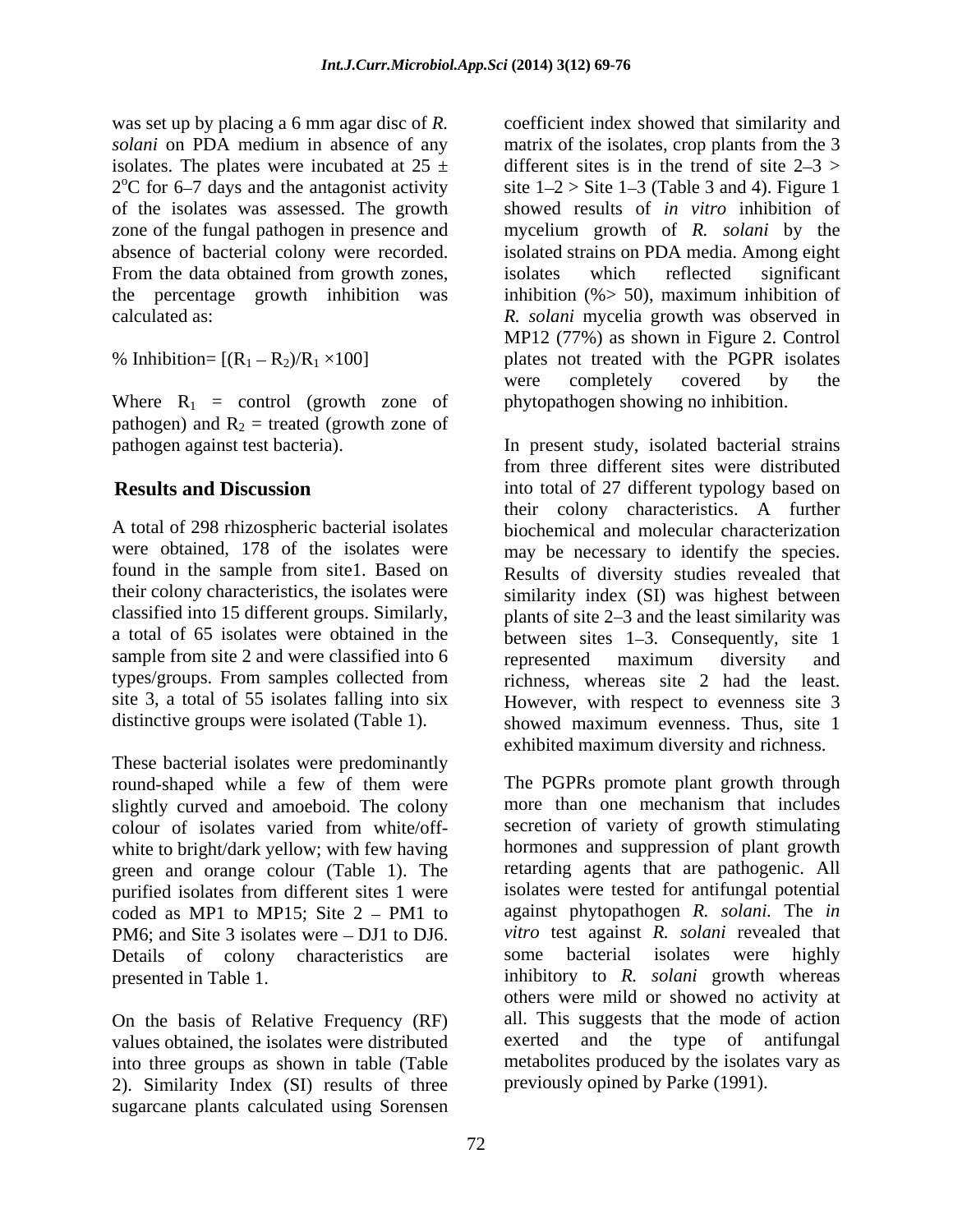Moreover, from the results, eight isolates and biocontrol against *R. solani* and also *F.* among all tested, considerably inhibited the *oxysporium*. The biocontrol activity of mycelial growth of *R. solani in vitro* in the bacterial antagonists such as *P. syringae* and ranking order of MP12>DJ6>MP8> *P. fluorescens* against several important MP1=PM1=DJ1>MP2>MP5. These isolates plant diseases have been attributed to the may further be investigated for their ability broduction of antifungal metabolite to control Rhizoctonia disease in crops. In (Garavel *et al.,* 2005). For example many addition, the isolates may be subjected to *P.fluorescens* produce pyrrolnitrin that has further investigation for identifying and strong antifungal activity. Mikani (2008) understanding the antagonist mechanism, demonstrated that antagonist activity of whether it is due to production of diffusible *Pseudomonas sp* was due to the production antibiotics, volatile antibiotics and secretion of antibiotic, volatile compounds and of enzymes involved in bio-antagonism or siderophore. The present work obtained inhibitory effect of  $Fe<sup>3+</sup>$  in the antagonist. Similar study using *Pseudomonas* spp as a efficient in the control of R, solani from the biocontrol against *R. solani* was undertaken rhizosphere of sugarcane. There is however and *Pseudomonas aeruginosa* has also been the need to investigate the mechanism of reported to reduce growth of *R. solani* antagonism of the isolates against the (Podile *et al.* 2005). *Pseudomonas fluorescens* act as both growth promoting

production of antifungal metabolite eight (8) isolates that are beneficial and efficient in the control of *R. solani* from the pathogen.

| es form rhizosphere of<br>I able.<br>characteristics.<br>.olony -<br>of isolates |  |
|----------------------------------------------------------------------------------|--|
| differ<br>sugarcane from three<br>ant sites                                      |  |

|             |                     | <b>Rhizospheric bacterial isolates from site 1</b> |            |               |                            |                   |                   |                                 |                  |
|-------------|---------------------|----------------------------------------------------|------------|---------------|----------------------------|-------------------|-------------------|---------------------------------|------------------|
|             | Isolate   Total no. | Size                                               | Shape      |               | Edge   Elevation   Pigment |                   | Surface           | Opacity                         | Gram's<br>nature |
| MP1         |                     |                                                    | Round      | Entire Flat   |                            | <b>White</b>      | Smooth            | Translucent +ve                 |                  |
| MP2         |                     | Small                                              | Round      | Entire   Flat |                            | White             | Smooth            | Translucent                     | $+ve$            |
| MP3         |                     | B1g                                                | Irregular  | Wavy Flat     |                            | White             | Contoured         | <b>Opaque</b>                   | $+ve$            |
| MP4         |                     | Medium                                             | Irregular  | Wavy Flat     |                            | yellow            | Contoured         | Translucent $ +ve$              |                  |
| MP5         |                     | Medium                                             | Round      | Entire        | Convex                     | Watery            | ∣ Smooth          | <u>Opaque</u>                   | $-ve$            |
| MP6         |                     |                                                    | Amoeboid . |               | Lobate $ $ Flat            | <b>Milky</b>      | Corrugated Opaque |                                 | $+ve$            |
| MP7         |                     | Verybig                                            | Round      | Entire   Flat |                            | White             | Smooth            | Opaque                          | $+ve$            |
| MP8         |                     | Medium                                             | Round      | Entire        | Convex                     | yellow            | Smooth            | Opaque                          | $+ve$            |
| MP9         |                     | Small                                              | Round      | Entire        | Convex                     | Yellow            | Smooth            | Transparent                     | $+ve$            |
| <b>MP10</b> |                     | Medium                                             | Round      | Entire        | $ $ Flat                   | White             | Smooth            | $\vert$ Translucent $\vert$ +ve |                  |
| <b>MP11</b> |                     | Medium                                             | Round      | Entire        | Convex                     | Milky             | Smooth            | $\vert$ Translucent $\vert$ +ve |                  |
| MP12        | $\bigcap$           | Medium                                             | Round      |               | Wavy Convex                | Orange            | Smooth            | Opaque                          | $+ve$            |
| MP13        |                     | Medium                                             | Round      |               | Entire   Convex            | Creamish Smooth   |                   | Opaque                          | $+ve$            |
| MP14        | 15                  | Medium                                             | l Round    | Entire        | Convex                     | Creamish   Smooth |                   | Opaque                          | $+ve$            |
| AP15        |                     |                                                    | Round      |               | Convex                     | Cream             | - Smooth-         | <b>Opaque</b>                   | $+ve$            |
|             |                     |                                                    |            |               |                            |                   |                   |                                 |                  |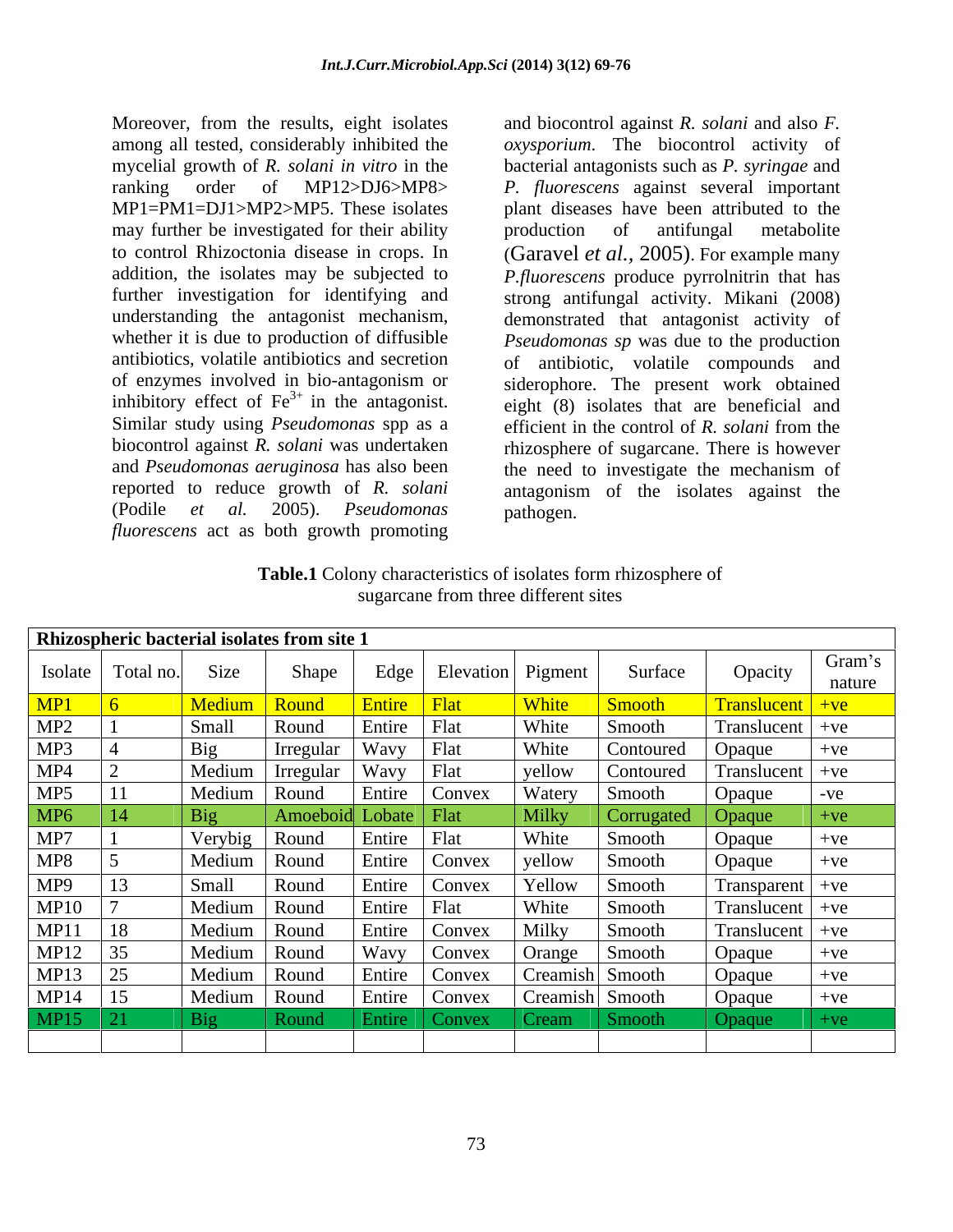| Rhizospheric bacterial isolates from site 2        |                  |                |                |                             |        |                               |                     |                                         |        |
|----------------------------------------------------|------------------|----------------|----------------|-----------------------------|--------|-------------------------------|---------------------|-----------------------------------------|--------|
| Isolates   Total no. Size                          |                  |                | Shape          | Edge                        |        | Elevation   Pigment   Surface |                     | Opacity                                 | Gram's |
|                                                    |                  |                |                |                             |        |                               |                     |                                         | nature |
| PM1                                                |                  |                | Medium Round   |                             |        | White                         | <b>Smooth</b>       | $\sqrt{\text{Translacent} + \text{ve}}$ |        |
| PM <sub>2</sub>                                    |                  | Pin            | Round          | Entire                      | Convex | White                         | Smooth              | Translucent +ve                         |        |
|                                                    |                  | noint          |                |                             |        |                               |                     |                                         |        |
| PM3                                                | $\vert 25 \vert$ | Big            |                | Amoeboi Lobate Flat         |        | Milky                         | Corrugated   Opaque |                                         | $+ve$  |
|                                                    |                  |                |                |                             |        |                               |                     |                                         |        |
| PM4                                                | $\vert$ 10       | $  \text{Big}$ | Round          | 1 Entire                    | Convex | Yellow                        | Smooth              | $\sqrt{2}$ Opaque                       | $+ve$  |
| PM5                                                |                  |                | Medium Round   | Entire                      | Raised | Orange                        | Smooth              | <b>Opaque</b>                           | $+ve$  |
|                                                    |                  |                |                |                             | Convex | Cream                         | smooth-             | <b>Opaque</b>                           | $+ve$  |
|                                                    |                  |                |                |                             |        |                               |                     |                                         |        |
| <b>Rhizospheric bacterial isolates from site 3</b> |                  |                |                |                             |        |                               |                     |                                         |        |
| Isolates   Total no. Size                          |                  |                | <b>Shape</b>   | Edge                        |        | Elevation   Pigment   Surface |                     | Opacity                                 | Gram's |
|                                                    |                  |                |                |                             |        |                               |                     |                                         | nature |
| DJ1                                                | $\blacksquare$ 3 |                | Medium Round   | $\vert$ Entire $\vert$ Flat |        | White                         | Smooth              | $\sqrt{\frac{1}{2}$ Translucent + $ve$  |        |
| DJ2                                                | $\sqrt{18}$      | Big            |                | Amoeboi Lobate Flat         |        | <b>Milky</b>                  | Corrugated   Opaque |                                         | $+ve$  |
|                                                    |                  |                |                |                             |        |                               |                     |                                         |        |
| DJ3                                                |                  |                | Medium Round   | Entire                      | Flat   | Orange                        | Smooth              | $\vert$ Translucent +ve                 |        |
| $\overline{\text{M}}$                              |                  |                | Round          | <b>Entire</b>               | Convex | <b>Yellow</b>                 | Smooth              | $\sqrt{\frac{2}{1}}$ Opaque             | $+ve$  |
| DJ5                                                |                  | Small          | Round          | Lobate   Flat               |        | White                         | Corrugated          | $\vert$ Translucent + ve                |        |
| DJ6                                                |                  |                | Medium   Round | Entire                      | Convex | Cream                         | Smooth              | $\Gamma$ Translucent + ve               |        |
|                                                    |                  |                |                |                             |        |                               |                     |                                         |        |

Note: Similar coloured on the rows indicate similarities in morphological characteristics among bacterial isolates from different sites.

### **Table.2** Relative frequency (RF) of bacterial isolates from rhizosphere of sugarcane plant from 3 sites

| <u> De Carlos de Carlos de Carlos de Carlos de Carlos de Carlos de Carlos de Carlos de Carlos de Carlos de Carlos de Ca</u><br>Isolates |         |         |                 | Grade          |
|-----------------------------------------------------------------------------------------------------------------------------------------|---------|---------|-----------------|----------------|
| Site 1                                                                                                                                  | Site 2  | Site 3  | RF value $(\%)$ | Interpretation |
| MP1, MP6                                                                                                                                | PM1,PM3 | DJ1,DJ2 | 100             | Dominant       |
| MP11, MP15                                                                                                                              | PM4,PM6 | DJ4,DJ6 | 66.6            | Important      |
|                                                                                                                                         | PM2,PM5 | DJ3,DJ5 | 33.3            | Common         |
| MP2, MP3, MP4, MP5,                                                                                                                     |         |         |                 | Constituent    |
| MP7, MP8, MP9, MP10,<br>MP12, MP13, MP14                                                                                                |         |         |                 |                |

Group: I: (0-25%) Just present; II: (26-50) common Species; III: (51-75) Important species; IV: (76- 100) Dominant Species.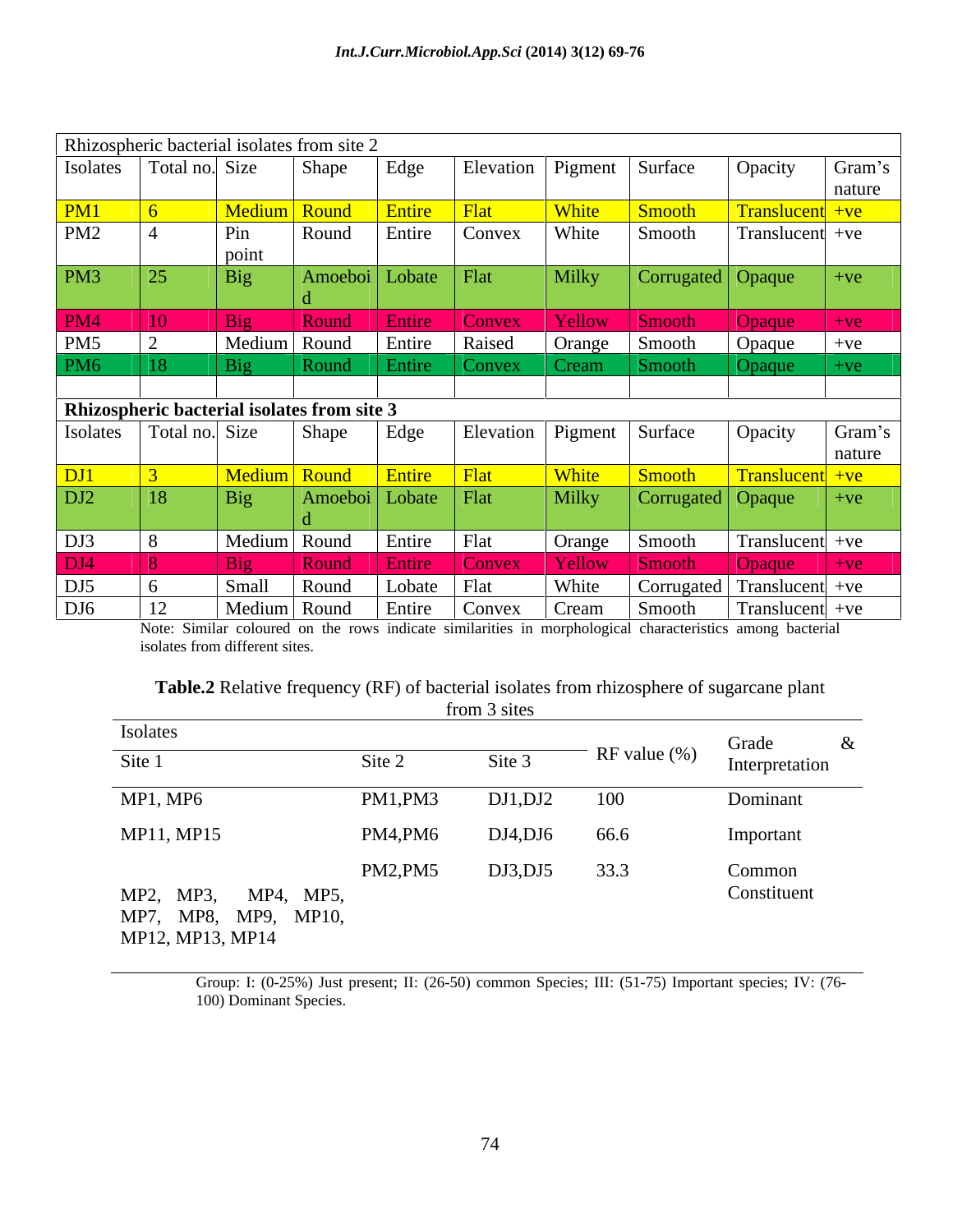| Sites<br>Site 1 | Site 2 | Site 3 |
|-----------------|--------|--------|
| Site 1          | 0.28   | 0.19   |
| Site 2          |        | 0.50   |
| Site 3          |        |        |

**Table.3** Similarity Index between three sugarcane plants

Note: Diversity, Richness and Evenness was calculated by Shannon's Diversity Index (H'); Richness as  $R_{\text{Menhinick}}$  and Evenness as  $E_{\text{Pielou}}$  indices

**Table.4** Indices representing Diversity, Richness and Evenness of isolates from 3 sites

**Fig.1** Efficiency of inhibition of mycelial growth of *R. solani* by some isolates from rhizosphere of sugarcane collected from three different sites